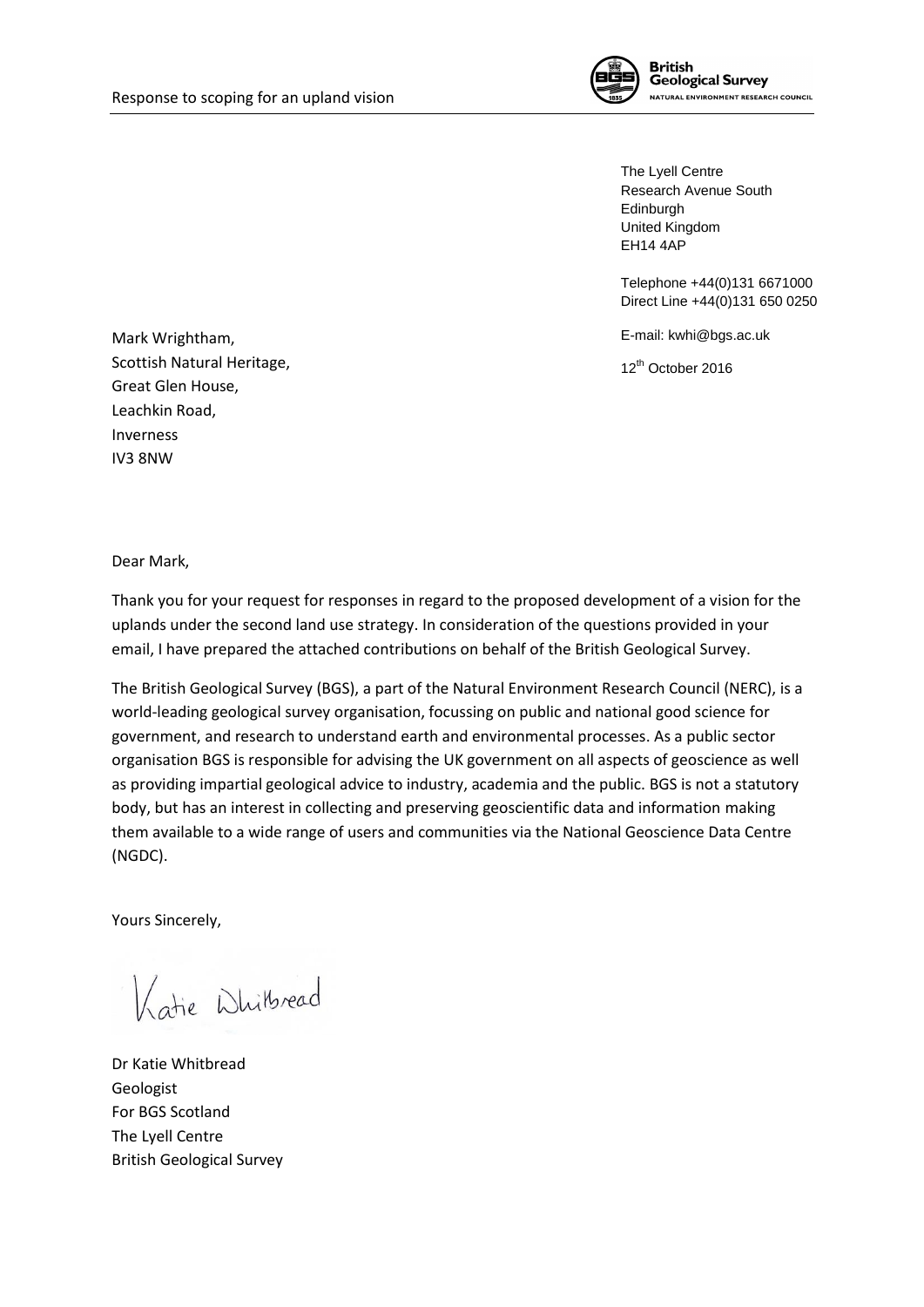

### **Question 1: Definition of the uplands**

From a geological perspective, upland regions, considered as broad areas characterised generally by high relief and relatively steep topography, are commonly distinct from low-lying areas due to characteristic differences in the nature of their rocks and sediments, and by the range and intensity of landscape processes that occur within them.

In Scotland, there are classic examples of geological control of the landscape which have historically defined uplands. At the largest scale, the upland terrains of the Highlands and Southern Uplands are separated from the lowlands of the Central Belt (geologically known as the Midland Valley) by major, terrain-bounding faults.

The rugged terrain of upland areas, coinciding with typically high levels and intensity of precipitation particularly in western Scotland, condition land systems with high potential for erosion and transport of sediment through landslides, surface wash and stream flow. These processes give rise to the unstable slopes, thin soils, and bedrock-floored or rough boulder-strewn streams typical of the Scottish uplands.

In this regard, any definition of "uplands" should account for their dynamic nature: the definition should recognise that upland ecological systems and the cultural and social context of these landscapes are responses to the dynamic character of the upland land system.

Care should also be taken to ensure that any definition of the uplands also accommodates the fact that hydrological systems typically connect upland and lowland areas; rivers are typically sourced in upland headwaters and pass through lowlands in their lower reaches.

Finally, the term "uplands" is implicitly associated with altitude. If the latter criterion is used solely to define uplands, areas at low elevations and/or of low relief in otherwise 'upland' areas that may also be considered to be marginal land because they share many characteristics of higher altitude or higher relief areas, could be wrongly excluded from consideration. Such an exclusion would neglect the coherence in the dynamics of these landscape systems as discussed above; such coherence requires an holistic approach to their management which recognises continuity and connectedness in the landscape. Examples of marginal land of low relief and low elevation which share many characteristics with their adjacent uplands are common in the Northwest Highlands and the Hebrides.

#### **Question 2: Benefits of the uplands**

Scotland's uplands play an important role in buffering run-off and mitigating flooding in downstream areas. This is due to flow impedance by thick vegetation, infiltration in thick, peaty organic soils and porous unconsolidated superficial sediments, and attenuation of flow through meandering streams, lakes and reservoirs. In addition, the uplands provide for significant sources of fresh water and hydropower generation thanks to the generally high precipitation and typically steep river gradients.

Organic soils, peat bogs, native upland woodlands and appropriate upland forestry are important for carbon sequestration as well as providing important ecological functions.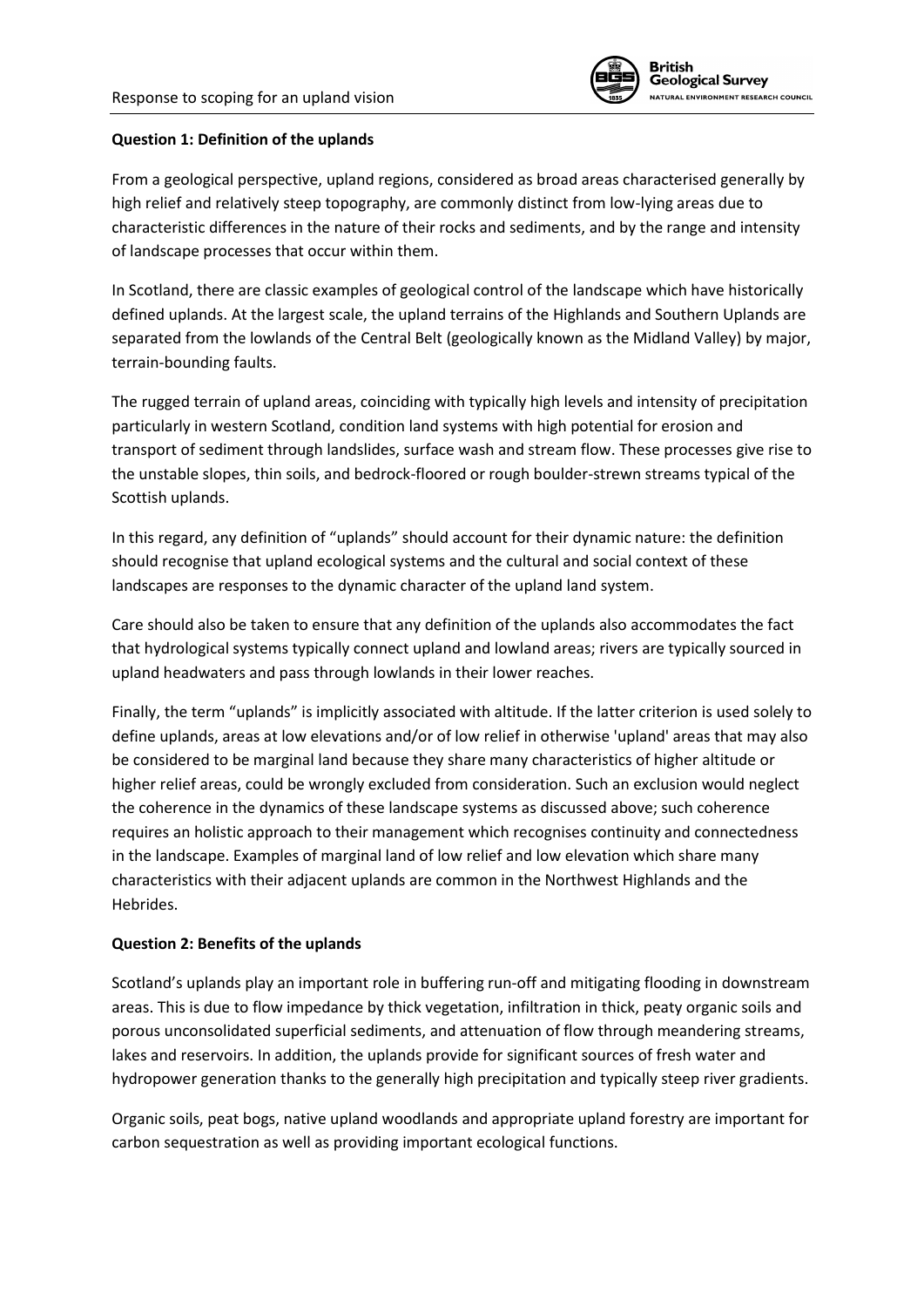

Scotland's uplands form important components of the nation's rich and diverse geological heritage. Many of the geological features of the upland landscape have been at the heart of fundamental advances in geological science over more than two centuries (e.g. Hutton's unconformities, the intrusive nature of igneous rocks, the NW Highland controversy). The varied geology and spectacular exposures of the Scottish uplands continue to underpin geological education and training at all levels, attract geo- and landscape tourists, and provide a natural laboratory for ongoing scientific research.

The significance of Scotland's uplands for geoscience education, and geoheritage and landscape tourism is exemplified by the important role played by the National Parks and particularly the Geoparks of Lochaber and the Northwest Highlands in engaging students, tourists as well as local communities.

## **Question 3: Prevention/reduction of climate change impacts**

Effective stewardship and management strategies could enhance the flood buffering capacity of the uplands, with increased flood protection for lowland areas and agricultural land. Mitigation of the effects of bog bursts and shallow slope failures and improvements in the stability of upland organic soils, particularly in peatlands, may also increase potential for carbon sequestration in upland areas.

Land-use management strategies designed to mitigate risks to vulnerable infrastructure from slope instability may help to counteract an increased risks of slope failure events triggered by increased rainfall and higher rainfall intensity associated with climate change.

# **Question 4: Key choices an upland vision should address**

The conceptual basis for an upland vision on which choices of management strategy and planning policy are based, should not be centred around a static view of the properties of an upland landscape, but acknowledge the dynamic nature of these systems. The vision should consider how the effective *functioning* of upland land systems can support the multiple benefits these landscapes provide when properly and holistically managed.

## **Question 7: Involvement of stakeholders**

The research community (academia and publically-funded research institutes) form an important stakeholder group that may provide valuable information and understanding that can inform the development of a vision and strategy for managing upland landscapes.

We consider that the key to effective decision making lies in understanding the functioning of upland land systems. Particular knowledge needed to support the assessment of multiple benefits and strategic land use planning includes understanding of the links between geological processes, ecological stability and biodiversity, soil processes and carbon cycling in the uplands.

Reflecting the significance of the required knowledge base, BGS Scotland are developing research capability in the functioning of catchment sediment systems and working with partners in environmental management and academia to assess how these systems support ecosystems, sustain soils and condition carbon cycling.